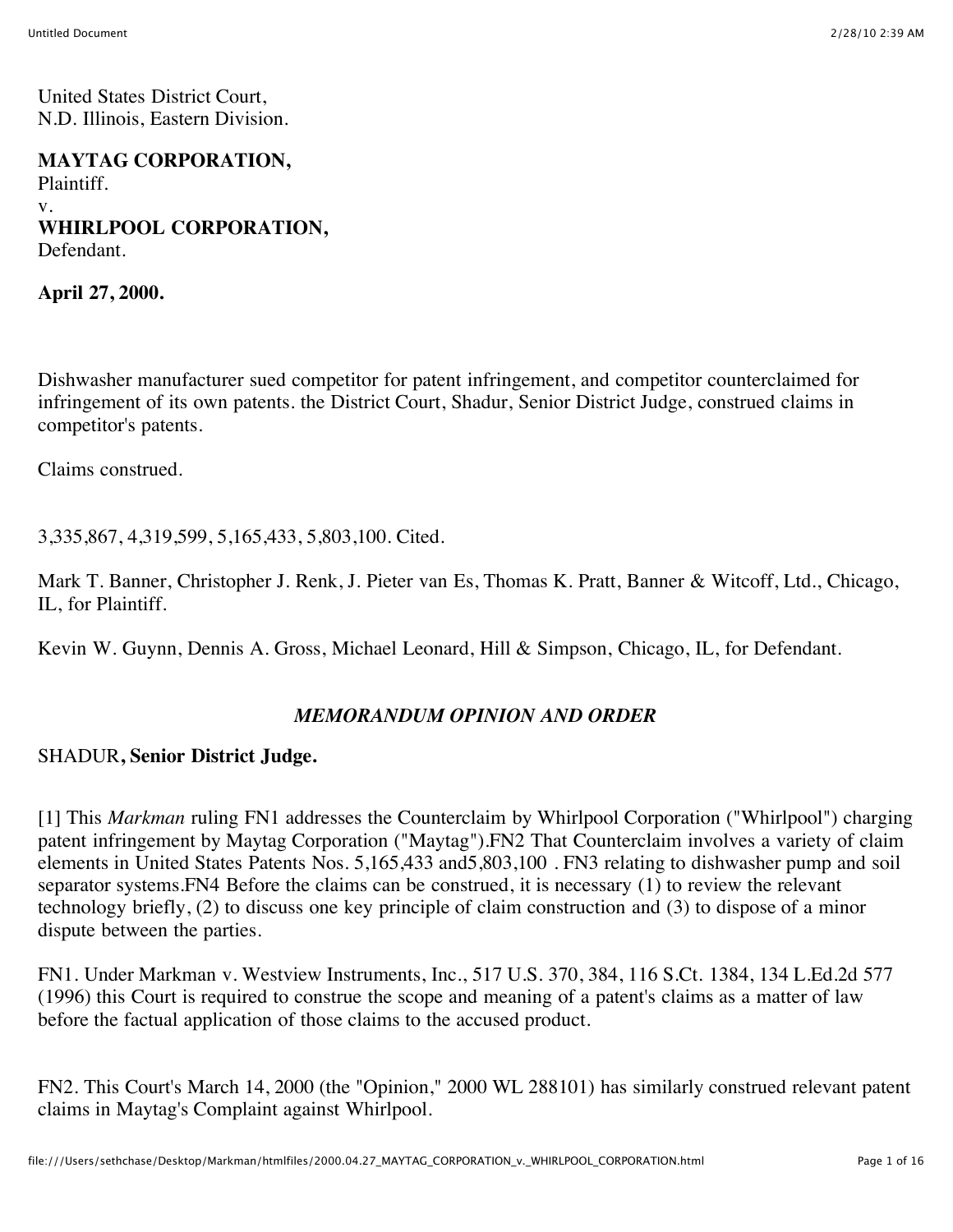FN3. This opinion will refer to the patents in suit as the " '433 Patent" and the " '100 Patent." As for the applicable statutory law, all citations to paragraphs of 35 U.S.C. s. 112 will simply take the form "Paragraph-." Maytag's and Whirlpool's initial memoranda will be cited as "M. Mem.-" and "W. Mem.-," with Whirlpool's reply referred to as "W. R. Mem.-." Citations to other submissions will also use the "M." and "W." designations.

FN4. Whirlpool earlier withdrew claims of infringement of its United States Patent No. 4,319,599 (the " '599 Patent").

#### *Dishwasher Pump Technology*

On March 3, 2000 Whirlpool and Maytag put on highly informative graphic presentations for this Court's benefit on the technology involved in the '433 Patent and the '100 Patent. What follows is a somewhat simplified summary of what those presentations revealed. And of course no references here to what the successive patents have disclosed should be misinterpreted as expressing this Court's views as to whether those disclosures constituted patentable advances or as to whether, if so, Maytag has infringed them.

Dishwasher pump and soil separator systems dispense and recirculate hot and soapy water throughout the washing chamber while extracting soil that has been removed from the dirty dishware. Various methods have developed in the art for removing soil particles from the water.

One earlier Whirlpool patent (United States Patent No. 3,335,867) placed a "full flow filter" in the sump at the bottom of the wash chamber to prevent large soil particles from being recirculated in the wash. But that system was not effective for filtering out smaller particles. Then an improvement, as shown in the '599 Patent, attached a soil collector to the pump. That system moved water from the sump up into the pump and then used centrifugal force so that "soil particles are forced to the outer periphery of the pump chamber," where it was directed into the soil container by a guide chamber (W.Mem.5). Because the flow of water and soil into the soil container was relatively slow, particles were filtered by allowing them to settle on the bottom of the container. That system, however, still did not remove smaller particles that did not settle, and the slow rate of water limited the amount of water that was filtered.

Next a more effective means of soil collection was introduced by the '433 Patent: It, while similar to the '599 Patent, added a fine mesh filter to the top of the soil container to capture smaller particles. Water and soil thus flowed from the sump into the centrifugal pump chamber and into the soil container via the guide chamber. In the soil container, particles heavier than water settled on the bottom and lighter particles were captured by the filter at the top, leaving filtered water to flow back down into the sump. That design also allowed for eight times the water flow into the soil container than was allowed by the design disclosed by the '599 Patent.

Finally for present purposes, the '100 Patent disclosed a further modification that altered the shape of the soil container. To reduce the volume of water that the soil container held during the wash period, the soil container was made more shallow except for a "sump area" to collect the heavier particles.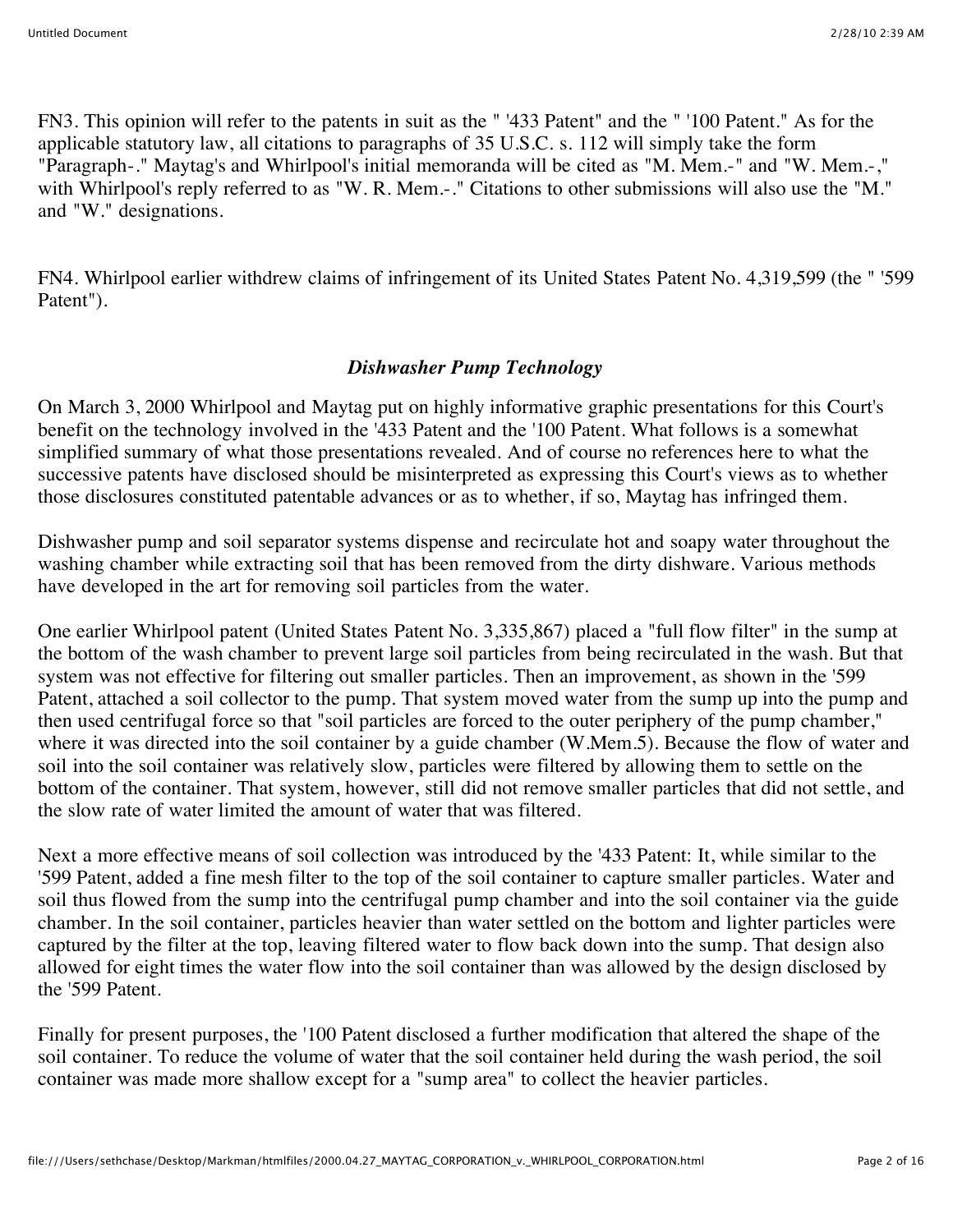#### *Claim Construction*

[2] While this opinion will avoid useless repetition on the law as discussed in the Opinion, a brief discussion of one key topic is needed. Citing Toro Co. v. White Consol. Indus., 199 F.3d 1295 (Fed.Cir.1999) and Wang Labs. Inc. v. America Online, Inc., 197 F.3d 1377 (Fed.Cir.1999), M. Mem. 1 incorrectly urges that "as a matter of law, claims cannot be construed to be broader than what is contained in the specification." Though to be sure those cases are important recent developments in the *Markman* analysis, they do not paint with as broad a brush as Maytag would have this Court believe.FN5 Instead they stand for the quite different proposition that claim elements should not be broadened "beyond their meaning *in light of* the specification" ( Toro, 199 F.3d at 1302, emphasis added).FN6

FN5. Indeed, Maytag itself earlier took the less extreme (and more accurate) stance, at page 6 of its memorandum in connection with the *Markman* proceeding involving its claims against Whirlpool, that "[t]he general rule is that terms in a claim are to be given their ordinary meaning unless it appears that the inventor used them otherwise."

FN6. If claims were always defined solely by the specification, the limitations imposed by Paragraph 6 would be of general rather than specific applicability.

[3] It remains axiomatic that claim language can be broader in scope than any limitations set forth in the specification. Even more recently *Kemco Sales, Inc. v. Control Papers Co.,* 208 F.3d at 1362 (Fed.Cir. 2000), quoting Electro Med. Sys., S.A. v. Cooper Life Sciences, Inc., 34 F.3d 1048, 1054 (Fed.Cir.1994), noted "the danger of reading limitations into the claims from the preferred embodiments":

[A]lthough the specifications [sic] may well indicate that certain embodiments are preferred, particular embodiments appearing in a specification will not be read into the claims when the claim language is broader than such embodiments.

One key factor in the overall analysis is whether the dictionary definition of the claim language is "in sufficient detail to resolve close questions in particular contexts" ( Toro, 199 F.3d at 1300).FN7 Another highly relevant factor may be whether the specification offers only a single embodiment of the invention ( id. at 1301; Wang, 197 F.3d at 1383). But *Wang, id.* relatedly observes:

FN7. Toro, 199 F.3d at 1300 went beyond the claim language in part because "[t]he dictionary definitions of [the claim language] do[es] not shed dispositive light" on the meaning of the claim language in the context of the patent. See also Anderson v. International Eng'g & Mfg., Inc., 160 F.3d 1345, 1348-49 (Fed.Cir.1998):

[D]ictionary definitions of ordinary words are rarely dispositive of their meaning in a technological context. A word describing patented technology takes its definition from the context in which it was used by the inventor.

Whether an invention is fairly claimed more broadly than the "preferred embodiment" in the specification is a question specific to the content of the specification, the context in which the embodiment is described, the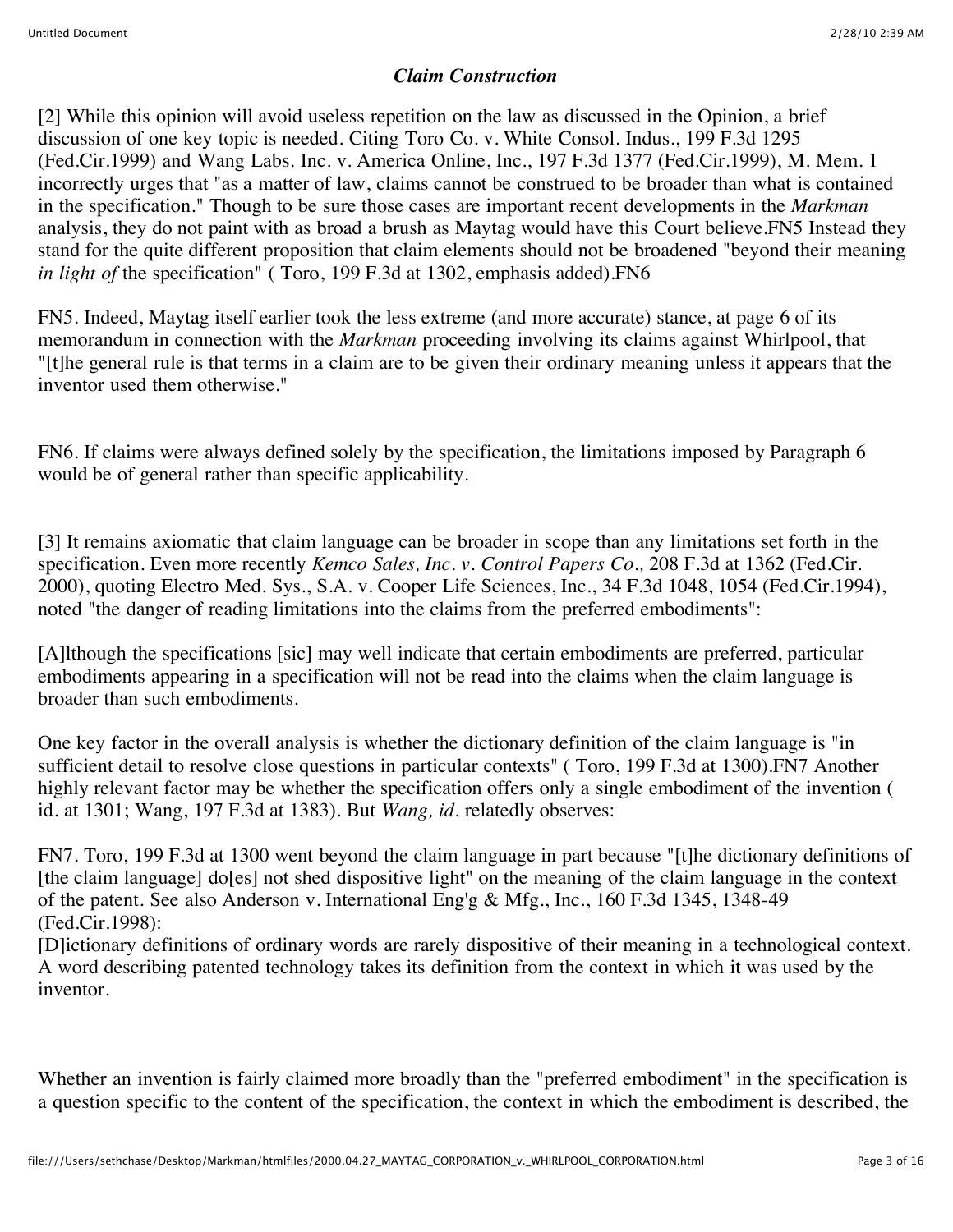prosecution history, and if appropriate the prior art, for claims should be construed, when feasible, to sustain their validity.

#### *Motion To Strike Expert Testimony*

Whirlpool cries "foul" at Maytag's inclusion in its briefing materials of an "Expert Report of Henry Stoll" (the "Stoll Report"). That report expresses Stoll's "opinions as to the teachings and claims of" the patents in suit (Stoll Report at 1). But while Maytag's brief is replete with references to the Stoll Report, this opinion has ignored those references as unnecessary to the construction of the relevant claims. Hence there is no need for any substantive discussion on the propriety of submitting the Stoll Report.

#### *Disputed Claim Elements in* the '433 Patent

## *"Second Wall" in Claim 1*

[4] Claim 1 includes this element (emphasis added to identify the terms disputed by the parties):

a *second wall* disposed *outwardly* of said first upstanding annular wall and defining therebetween a *guide chamber.*

That language must be read in light of the specification's representation (1) of the first wall as serving as both the outer wall of the pump chamber and the inner wall of the guide chamber and (2) of the second wall as the outer wall of the guide chamber and inner wall of the soil container. W. Mem. 13-14 asserts that because the specification uses the term "wall" in an array of ways, this Court should construe "second wall" broadly as "a structure for holding back pressure that may be of any shape, size, orientation or formed of any number of individual parts" ( id. at 14).FN8 But such wishful thinking runs contrary to the words of the claim because to form a guide chamber "therebetween," the outwardly disposed second wall must be "upstanding" FN9 and must surround the annular first wall.

FN8. W. Mem. 13 alternatively contends that a " 'wall' is a structure that serves to hold back pressure" and that because that "meaning...is plain upon a simple reading of the claim...no further inquiry into the specification is necessary." But in the present context the term "wall" has no definitive content without reference to the specification.

FN9. That does not however mean that the second wall must be a straight vertical wall as viewed from the side. As the ensuing discussion highlights, it must simply be "upstanding" to the extent that its radially outward placement from the first wall forms a guide chamber "therebetween." As used in this opinion, "radially outward" connotes a structure on the same horizontal plane-that is, sharing space along a vertical axis-but farther away from the center of the pump chamber.

W.R. Mem. 11 (footnotes omitted) attempts to avoid such a construction:

[T]he inventor has testified that the '433 invention could readily be implemented using a non-annular guide chamber. One of the inventor's first prototypes... [used] a "hole" directly from the pump chamber to the soil container chamber. In the inventor's mind, the guide chamber of the '433 invention is merely a "conduit", "pipe" or "path."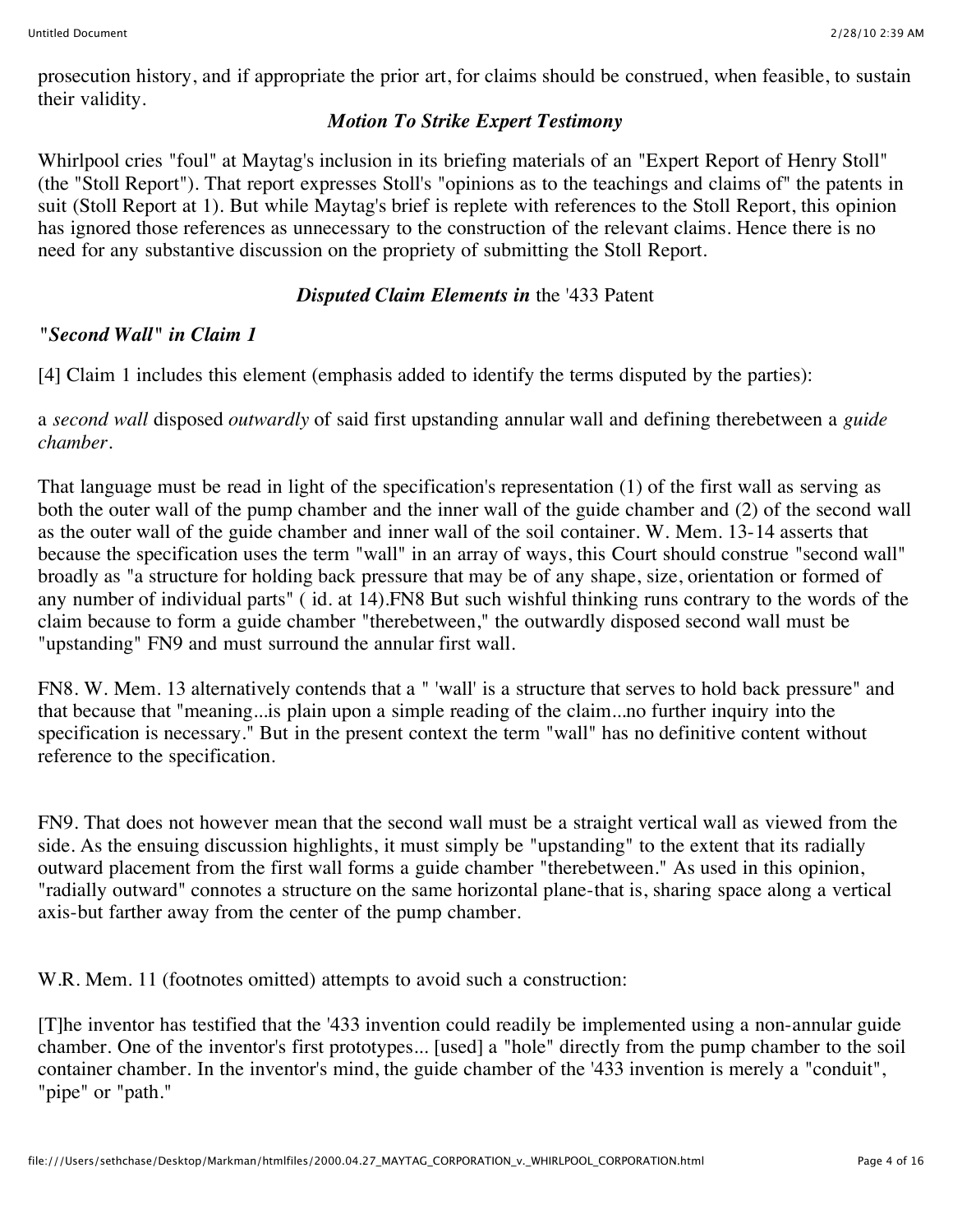Not only is that testimony unacceptable as extrinsic evidence, but it is also impermissible revisionist history that directly contravenes the words of the claim. Whirlpool drafted that claim language, and it is Whirlpool's fault if it did not properly reflect what was supposedly in the "inventor's mind."

As for the shape of that second wall,FN10 the specification embodies only an annular wall that encircles the first concededly annular wall. W. Mem. 15 nonetheless argues that the omission of the term "annular" in the claim language as to the second wall, while that term is expressly used as to the first wall, marks "a clear intent" to avoid that limitation. It is also true that construing the second wall in claim 1 as necessarily annular makes that claim nearly identical to claim 2 (W.Mem.15).FN11 Because that argument has some logical force (though any nonannular alternative would surely seem to be a less likely candidate), FN12 this Court holds that the second wall does not have to be "annular." Instead it may be square, or in the shape of a pentagon, or in any other shape that fulfills the in-all-events requirements that it must be upstanding and must completely surround the first upstanding annular wall.

FN10. "Shape" as used in this opinion refers to how the second wall appears from an overhead view.

FN11. Claim 2 states in relevant part: "said second wall comprises an annular wall disposed substantially circumjacent said first annular wall."

FN12. Given fluid dynamics and the forces of friction, it is obvious that the optimum shape for an upstanding wall that surrounds an upstanding annular wall to guide fluid therebetween is also annular.

In still another effort to reshape the English language, W. Mem. 14 would like to define "outwardly" as "away from a center point in any direction." To the contrary, M. Mem. 15 is right in saying that the term " 'outwardly' must mean, by definition, radially outward and sharing at least some position along a vertical axis." Hence the second wall is positioned circumjacentlyto the first annular wall. Buttressing that normal meaning of the claim language, the specification describes how centrifugal force is central to the design by forcing water over the first wall and into the guide chamber FN13-and to position the second wall in any direction other than radially outward would negate that effect. Moreover, the specification says "outwardly and upwardly" to describe the flow of wash liquid in the soil collection chamber (col.2, 1.38)-a usage that torpedoes Whirlpool's current suggestion that "up" is the *same* as "out."

FN13. Except where otherwise indicated, this opinion's column and line references are to the patent whose claims are being construed. Here col. 6, 1. 40 says that "the 'wash liquid [in the pump chamber] contains a heavy concentration of entrained soil particles...which tend to be forced outwardly by centrifugal force.' "

It is useful to sum up the end result of the analysis of ordinary English language usage-and not of Whirlpool's attempted convolutions-to this point. As used in claim 1, a "guide chamber" is a space formed between the second upstanding wall and the first annular upstanding wall that it surrounds, with that second wall being located radially outward from that first wall. FN14

FN14. Both parties agree that "guide chamber," as the term implies, is a compartmented space (see W. Mem. 14, M. Mem. 15).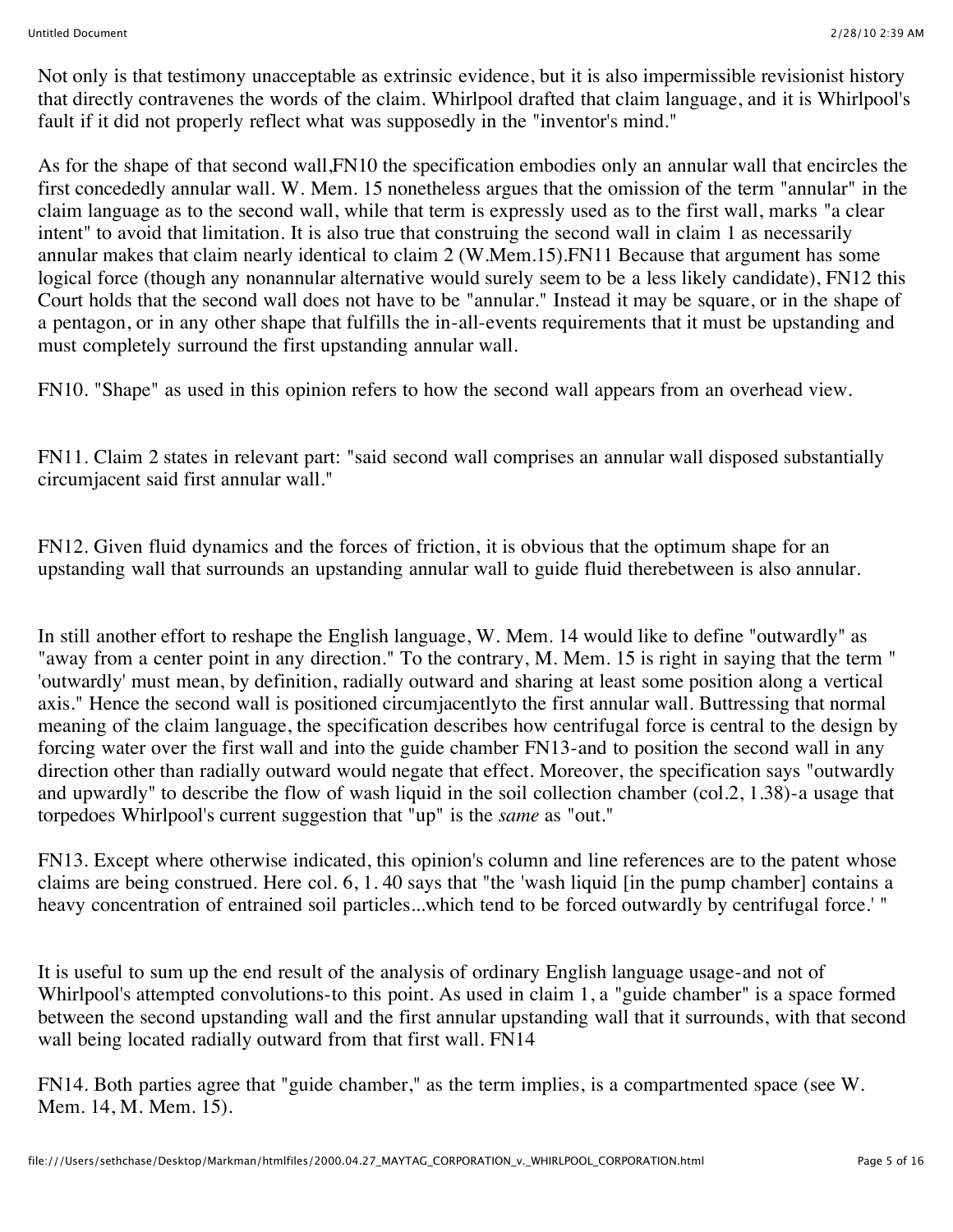To round out the analysis (perhaps a bad pun), this opinion should eliminate any potential misunderstanding of two other terms-"annular" and "subjacent" FN15-that are relevant to the claim element under consideration and that this opinion has already used, but without formal definition. W. Mem. 19-20 suggests that "annular" means "at least part of a circle, but not necessarily a full circle," and that "circumjacent" means "lying adjacent to at least a portion of an object, generally in a curved manner, but again, not restricted to a full 360 (deg.) surrounding." Again those purported definitions are seriously warped-not only are they contrary to the terms' dictionary meanings, but nothing in the '433 Patent suggests any usage different from those dictionary meanings.

FN15. Maytag and Whirlpool directly dispute the meaning of those terms in the context of claims 2 and 4 in the '433 Patent. Because this opinion addresses those terms at this point, no later discussion as to those other claim elements is needed.

[5] "Annular" means, in the words of the first listed definition in *Webster's Third New International Dictionary* (unabridged 1986)(" *Webster's*") "of or relating to a ring: forming a ring: shaped like a ring." FN16 To escape that really tautological usage, W. Mem. 19 points to a reference in the '599 Patent to the "annular flow" of water and to soil "flow that follows an approximately 270 (deg.) path within the soil container." But an "annular flow" merely describes the circular (ringlike) orientation of the liquid's flow. Although a patentee may choose to use the same word in different ways in different patents (part of the conventional wisdom that a patentee may be his or her own lexicographer), it is worth noting that the '100 Patent used the term "substantially annular" to describe a structure that was greater than 270 (deg.) in circumference but was not completely enclosed ('100 Patent, col. 6, 1.25)-something that surely renders it more likely that the closely related '433 Patent employs "annular" to mean a full 360 (deg.) ring.FN17

FN16. That is scarcely surprising, given the word's derivation from the Latin "annulus"-a ring.

FN17. And of course the specifications in both the '433 Patent and the '100 Patent use the term "annular" to describe a complete ring.

As for "circumjacent," Whirlpool offers nothing persuasive to suggest that the term is understood in the art as indicating a location in relation to only "at least a portion" of another object (W.R. Mem.17).FN18 Hence the term is given its ordinary *Webster's* listed meaning of "lying adjacent *on all sides:* surrounding" (emphasis added).FN19

FN18. W.R. Mem. 17 n. 22 cites a single patent "relating to a dishwasher construction" that uses "circumjacent" in a context where a structure does not completely surround another structure. Despite the already-referred-to notion that any patentee (in this instance, someone else) may serve as his or her own lexicographer, potentially giving a myriad of meanings to the same term in different patents, Whirlpool's *own* patent plainly uses the term in its ordinary sense to describe a structure that completely surrounds another.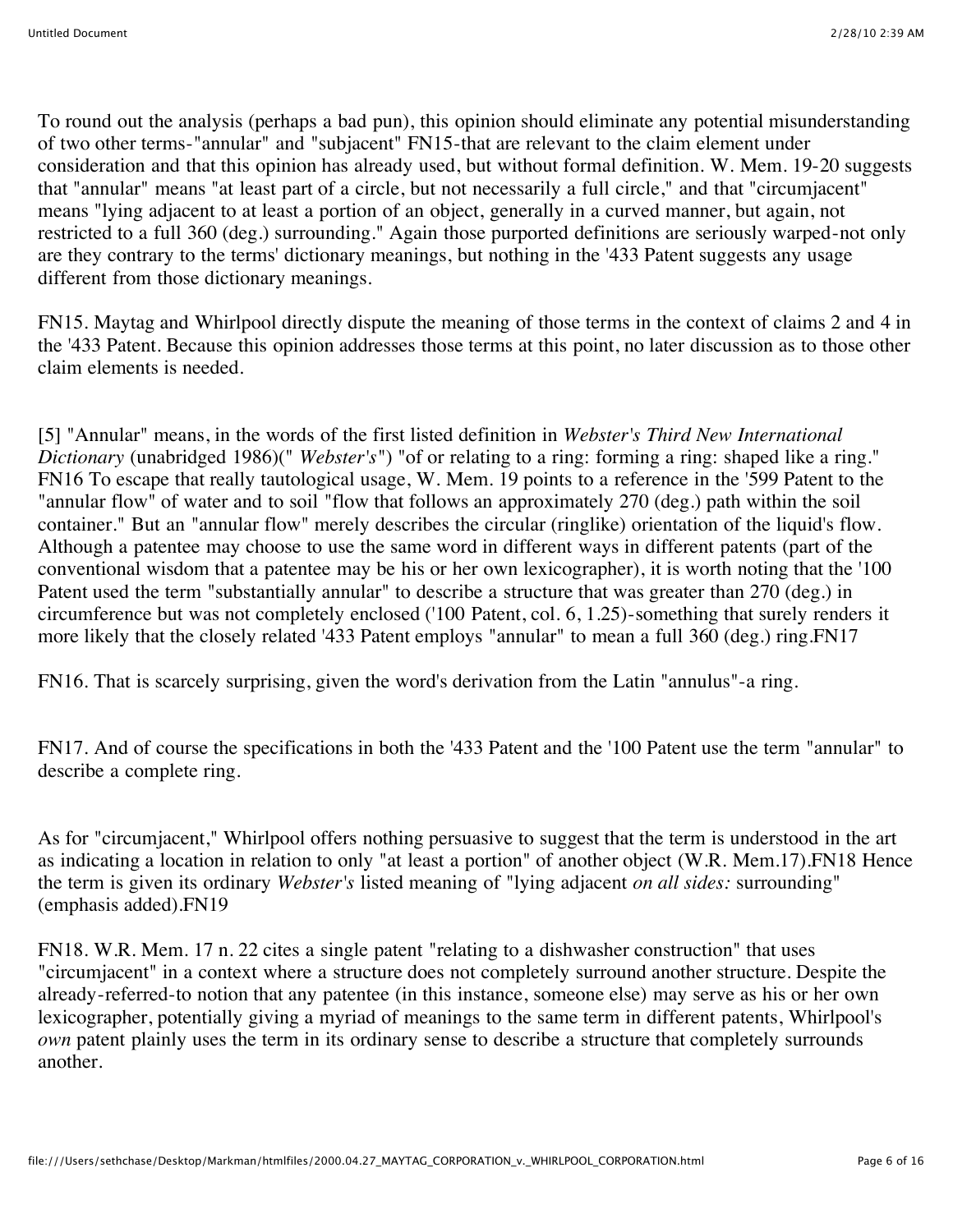FN19. Once again a language buff hardly requires schooling in classical Latin to couple "circum" with "jacent" (the latter as in "adjacent").

## *"Second Wall...Including an Aperture" in Claim 1*

[6] Claim 1 also states that the second wall:

includ[es] an aperture permitting said soil-laden portion of the wash liquid to flow from said guide chamber.

M. Mem. 18 (emphasis in original) seeks a ruling that the quoted language "requires an aperture, or opening, *in* the second wall." Whirlpool does not debate that construction, which comports with the plain meaning of the claim language.

# *"A Third Wall Defining" in Claim 1*

[7] Another element included in claim 1 is:

a third wall defining a soil container, said soil container being fluidly connected to said guide chamber by said aperture in said second wall.

Here M. Mem. 18 asks only that the "third wall" be construed as "a wall" and not as the " 'cover' or top of the soil container." Because "wall" in the quoted context is not dispositively self-defining, it becomes appropriate to refer to the specification.

On that score Whirlpool says (W.Mem.16):

The specification identifies the soil container chamber 54 as being defined by the lower housing wall 49 (the bottom), the soil container wall 56 (one side), the second upstanding annular wall 50 (the opposite side) and the cover 30(top). All of these "walls" are joined together to receive and hold soil laden liquid from the pump chamber....

But that last use of "walls" to convert "the cover 30(top)" into the "third wall" is no better than a linguistic sleight of hand. It flies directly in the face of Whirlpool's own specification (col.4, 11.4-9)(emphasis added):

As shown in FIG. 2, the soil separator 20 further includes *an annular cover 30 which is disposed over and secured to soil container wall 56* by screws 31. When in place, cover 30 and soil container wall 56 combine to form a low-pressure water seal, preventing leakage of water therebetween.

And as will next be shown, it is likewise at war with the portion of Whirlpool's specification (col.5, 11.47- 49) that the first sentence in its above-quoted Mem. 16 paraphrases:

Soil container chamber 54 is generally defined by lower housing wall 49, soil container wall 56, second upstanding annular wall 50 and cover 30.

To begin with a nonissue, the "first wall" referred to in claim 1 is indisputably separate from the "soil container chamber." Next, the claim, the specification language and the drawings all confirm that the "second wall" is what is uniformly identified by the number 50 (described at col. 4, 1. 20 as "upstanding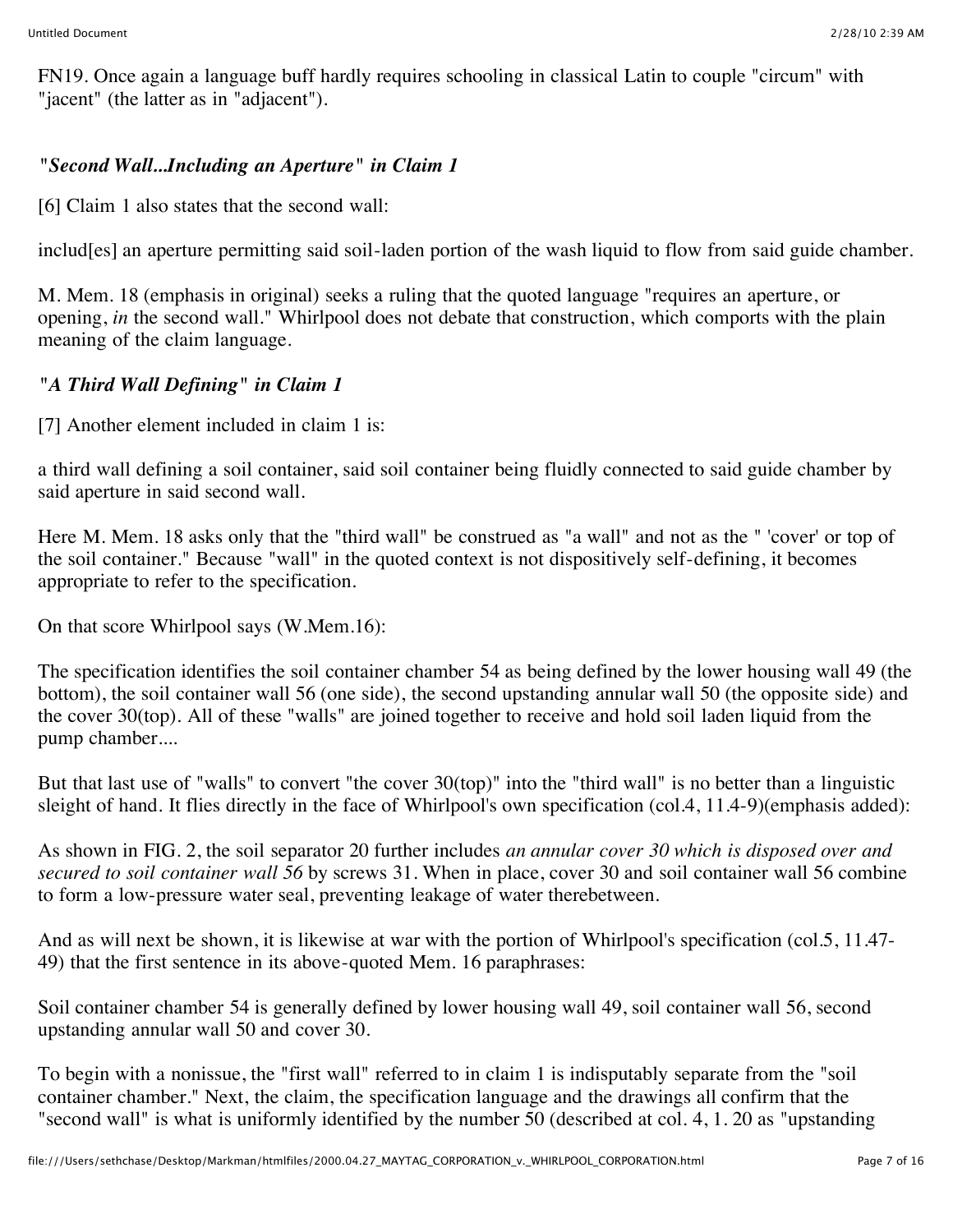wall 50," and at col. 5, 11. 29-30 and 1. 33 and 11. 48-49, and col. 6, 11. 50-51 as "second upstanding annular wall 50"). Only one other "wall"-necessarily the "third wall"-is referred to, and that is "soil container wall 56."

All that being true, there is no way that Whirlpool can legitimately characterize "annular cover 30" as a "wall" (either as part of the third wall or otherwise). That cover is listed separately at col. 5, 1. 49 as one of the components that "generally define[ ]" the soil container chamber, and col. 4, 11. 5-6 describe that cover as "disposed over and secured to" the third wall-totally inconsistent with the contention that the cover can be *part of* the third wall.

In short, Maytag is right and Whirlpool is wrong. Because the '433 Patent' s specification expressly distinguishes between what it labels "walls" and the "cover" of the soil container, the third wall does not include the cover. All other terms in the claim element will be given their plain and ordinary meaning.

#### *"Filter Means" in Claim 1* FN20

FN20. Both parties agree that the discussion that follows in the text also covers two other claim elements: 1. Claim 10 in the '433 Patent (W. Mem. 20, M. Mem. 22 n. 13): filter means in said soil container for filtering said soil-laden water of non-settling soil particles, maintaining said non-floating and non-settling particles with said soil container chamber, and emitting cleansed liquid.

2. Claim 16 in the '433 Patent (W. Mem. 23, M. Mem. 24 n. 15): filter means disposed in said soil container for filtering non-settling soils from said soil laden portions, and providing a cleansed liquid.

[8] Next the parties dispute the meaning of this highlighted phrase in claim 1: FN21

FN21. M. Mem. 18 says that the cited language cannot mean " 'on' or 'next to' or 'above' the third wall," in response to the oblique statement at W. Mem. 17 that "the filter means forms a part of the third wall wherein the wash liquid can pass out of the soil container through the filter means."

filter means *disposed in said third wall* for filtering soil particles from said soil-laden portion of said wash liquid.

That language is in means-plus-function form FN22 and relates to this language in the specification (col.5, 11.58-60):

FN22. While the function of "filtering soil particles" is obvious, the only potential structure cited is the term "filter." That amorphously generic term is not sufficiently indicative of structure to avoid the application of Paragraph 6.

Fine mesh filter segments 32 in cover 30 permit flow of cleansed wash liquid to return to dishwasher space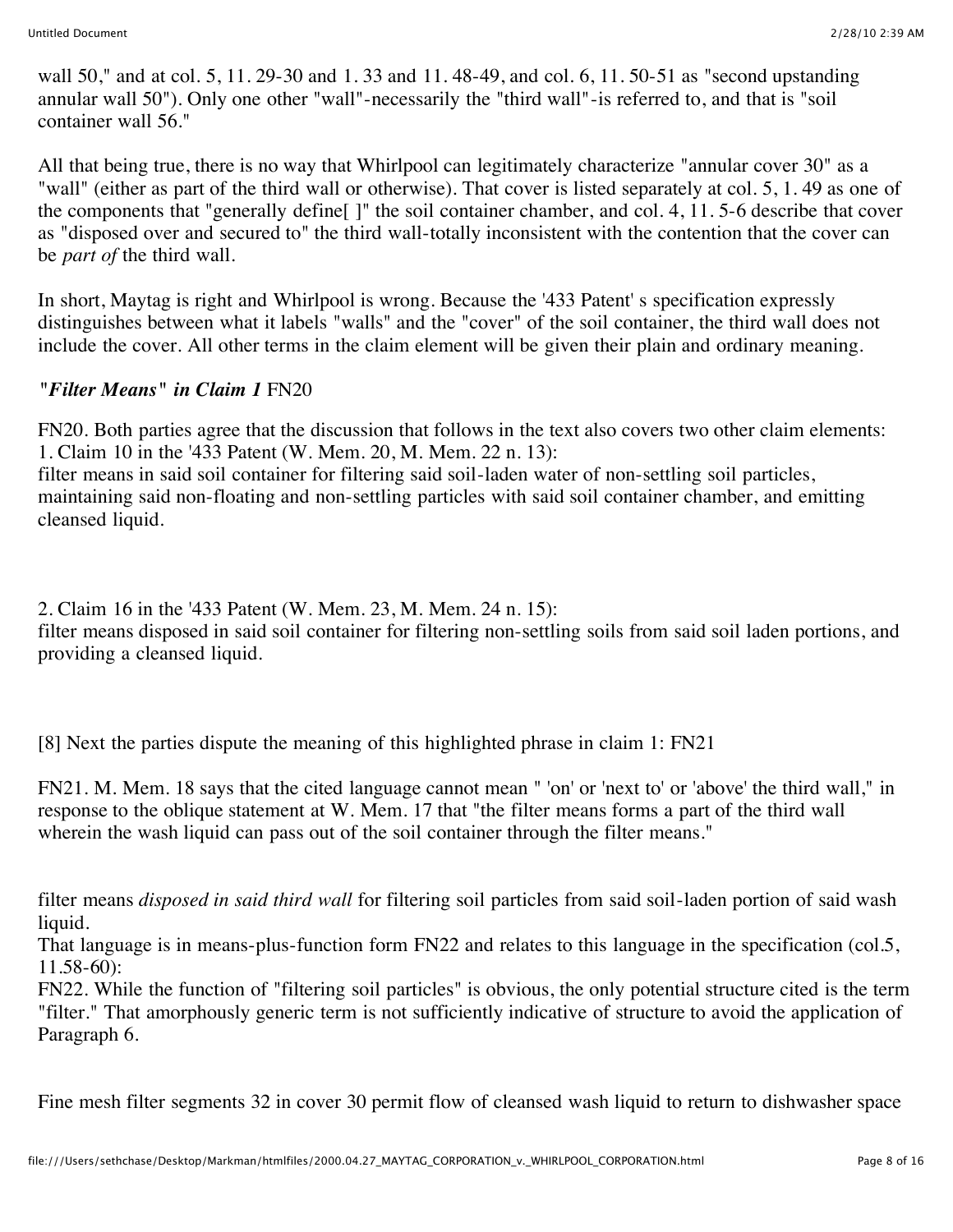#### 14 for recirculation.

That last-quoted sentence identifies the "filter means" as the combination of the filter segments and the cover. Hence the "filter means" is "disposed in said third wall" by way of the filter-segments-plus-cover combination. Though it must be said that this reading involves an awkward and unusual use of the phraseology "disposed in" (something that would ordinarily be expected to refer to physical placement "in" or "within" the third wall), this Court cannot punish Whirlpool's patent writer for poor drafting by disregarding what is actually disclosed.FN23 Instead it reads the language (strained though this may seem) as calling for the filter means "disposed" (that is, positioned) in the third wall only in the sense that the cover is "disposed over and secured to" the third wall (col.4, 11.5-6) as discussed in the preceding section. Maytag loses this argument.

FN23. It is worth observing that claims 10 and 16 refer to placement of the filter means "in said soil container" (see n. 20)-a less problematic usage, given the fact (discussed in the prior section) that the cover *is* part of the structure that defines the soil container chamber (see col. 5, 11, 47-49, quoted earlier).

#### *"Means for Returning" in Claim 1* FN24

FN24. Both sides agree that the following text discussion also covers two other elements (W. Mem. 23, M. Mem. 24 n. 15):

1. claim 10 in the '433 Patent:

means for returning the cleansed liquid to said pump chamber to be discharged with additional wash liquid delivered thereto.

#### 2. claim 16 in the '433 Patent:

means for returning said cleansed liquid to said pump chamber to be discharged with additional wash liquid delivered thereto.

[9] It is also agreed by the parties that Paragraph 6 controls this language:

means for returning cleansed liquid to said pump chamber to be circulated with additional wash liquid delivered thereto when said circulation pump is operated in a wash mode.

But by its very terms the "means" referred to in this element pertains only to the function of "returning cleansed liquid to said pump chamber."

M. Mem. 19 seeks to limit all of the language in that claim element to what Maytag characterizes as its corresponding structure. But the authority cited by Maytag to support that notion, Micro Chem., Inc. v. Great Plains Chem. Co., 194 F.3d 1250, 1258 (Fed.Cir.1999), actually cuts the other way by earlier reconfirming that Paragraph 6 is invoked when "[t]he term 'means' appears in a claim element *in association*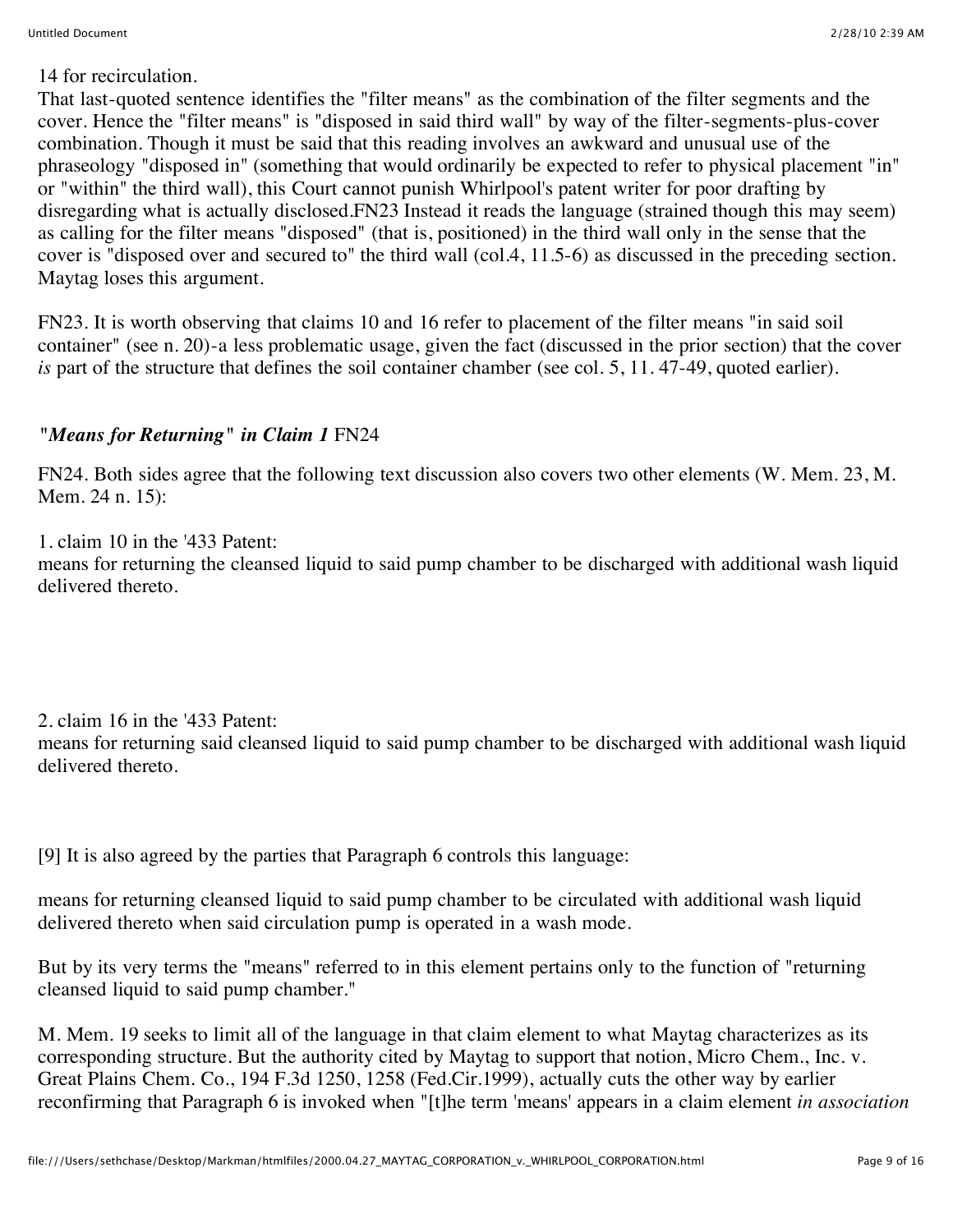with a function...." (id. at 1257, emphasis added). In this case the stated means and its related function are "means for returning cleansed liquid to said pump chamber." Though the words in the claim element do not stop there, the additional language is merely descriptive of what takes place after the cleansed liquid has left the "means" referred to in this claim element.

In that respect it is important to recognize the distinction between two types of liquid described in the specification: "cleansed" (that is, filtered) wash liquid and the generic term "wash liquid" that describes all liquid in the washer (contrast, e.g., col. 6, 1. 31 with col. 6, 1. 8). When the "cleansed liquid" later mixes with liquid that has fallen into the basin from the spraying of dishware ("additional wash liquid"), the claim language is careful to distinguish between the two.FN25

FN25. According to the specification, the "dishwasher functions as a continuous fluid circuit" during the wash mode (col.5, 11.66-67), so that "cleansed wash liquid... is returned to circulation ...to be continuously recirculated along with wash liquid..." (col.7, 11.9-12).

That distinction exposes the basic flaw in the M. Mem. 19 argument that coarse particle grate 21, soft soil chopper 70 and grate 83 are all corresponding structure. Those elements relate to straining, chopping and sizing particles from the *uncleansed liquid.* As W. Mem. 18 accurately points out:

[S]ince the cleansed liquid has just passed through a fine mesh filter, there are no large particles in the cleansed liquid which would require the additional function provided by the coarse particle grate, and hence the coarse particle grate is not necessary for the function of "returning cleansed liquid to the pump chamber." Also,...soft soil chopper 70 and grate 83 in the flow path of the returning cleansed liquid and recirculating wash liquid [are] associated with the function of chopping and sizing of particles to reduce the size of particles being admitted to the circulation pump,...a function separate and additional to the claimed function of "returning cleansed liquid to the pump chamber."

Significantly, no "means" is then referred to in any other element of claim 1 that carries out that "separate and additional" function.FN26 In short, that other function is simply not part of Whirlpool's claimed advance in the art. This Court therefore determines that the structure corresponding to the claim element now at issue comprises only floor 11, sealing ring 86, retainer ring 88, base plate 65 and lower housing wall 49.

FN26. Not only does W. Resp. 17 freely admit that claim 1 does not include the functions performed by coarse particle grate 21, soft soil chopper 70 and grate 83, but that admission also covers claims 10 and 16. And no other claim in the '433 Patent could even arguably encompass that structure.

## *"Means For Draining" in Claim 1*

[10] Claim 1 also includes this element:

means for draining accumulated soil from said soil container means when said circulation pump is operated in a drain mode.

This element too is governed by Paragraph 6. As such, its corresponding structure described in the specification comprises drain port 58, ball check valve 60, drain impeller 76 and drain port 78.FN27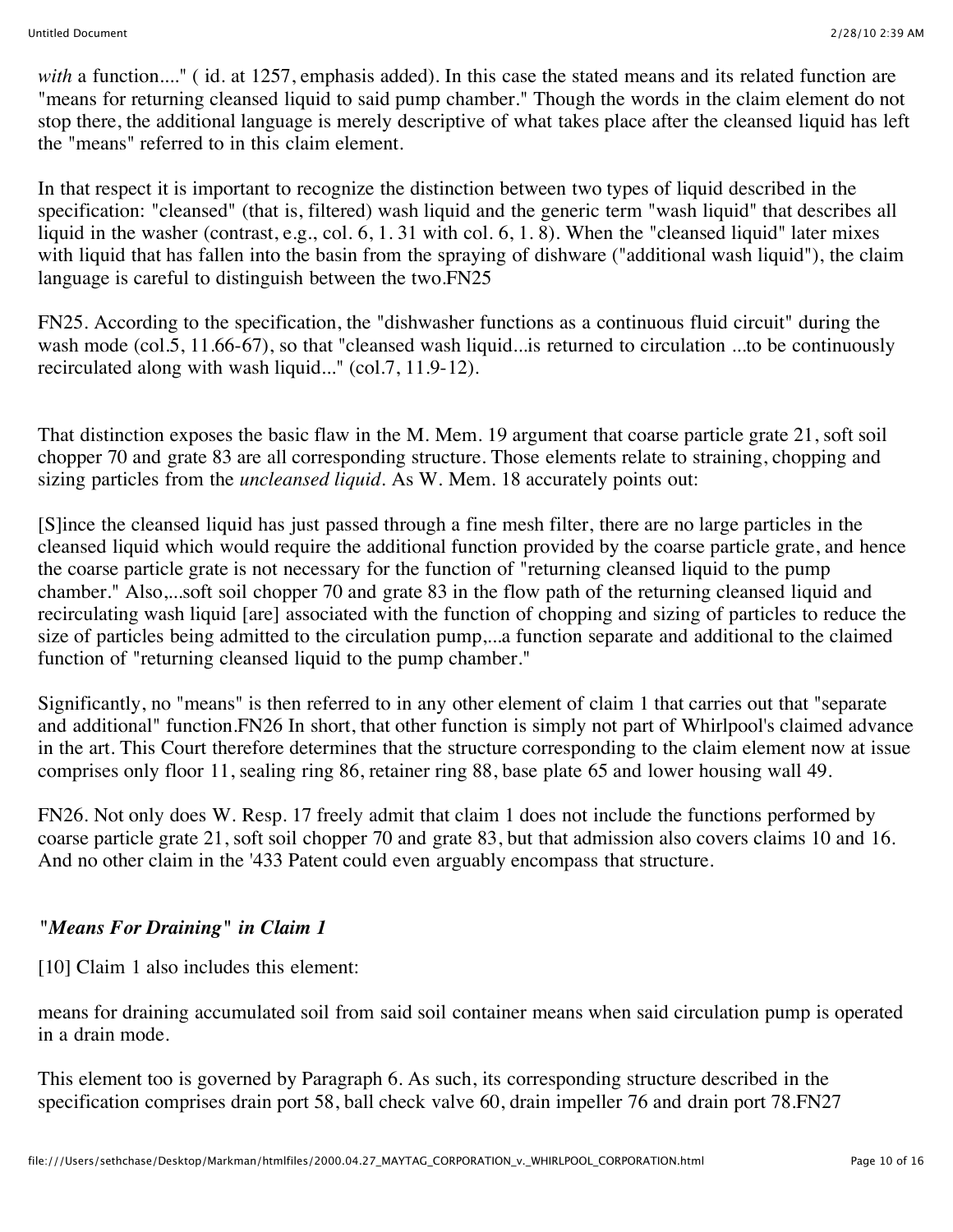FN27. Whirlpool voices no quarrel with this Maytag reading in either of its memoranda.

## *"Means...for Collecting" in Claim 10*

[11] One other element in claim 10 is:

means in said soil container for collecting non-floating soil material from said soil-laden portion of the wash liquid.

It is agreed that this is a means-plus-function element and that lower housing wall 49, soil container wall 56 and second upstanding annular wall 50 provide the structure corresponding to the stated function.

Where the parties part company is that W. Mem. 20 suggests that the "claim element should be interpreted as a lower wall portion of a soil container which will collect the soils, whether that wall portion is horizontal, vertical or angled therebetween." But that amounts to an inappropriate shift into the future inquiry whether a soil container wall *not* depicted in the specification (a non-angled wall) may be an "equivalent" structure. For now the specification, which shows soil container wall 56 as being angled, controls this claim construction phase.

## *"Means Defining a Soil Container" in Claim 16*

[12] Despite its similarity to the just-discussed claim 10 element, the parties dispute whether Paragraph 6 applies to this claim 16 language:

means defining a soil container for collecting non-floating particles from the wash liquid to provide a cleansed liquid.

In an effort to overcome the presumption that the element is in means-plus-function form, W. Mem. 21 says:

The claimed function of..."collecting non-floating particles"....is performed entirely by the recited structure "soil container" since there is no aspect of the claimed function which is not accomplished by [that structure].

But while it is surely true that something like a "container" must collect those soil particles, that extraordinarily amorphous generic term scarcely defines a structure in the sense required to avoid the application of Paragraph 6. There is an almost infinite variety of types of containers, some obviously better than others at performing the claimed function. In fact, Whirlpool's own admission in connection with the just-discussed claim 10 element that "means *in* said soil container" (W. Mem. 20, emphasis added) "is properly interpreted under s. 112, para. 6" ( id.) strongly implies that "soil container" in the present claim calls for like treatment. So because the term "container" is too generic to escape the reach of Paragraph 6, the quoted element corresponds to the structure recited in the specification and its equivalents.FN28

FN28. As W. Mem. 21 says, that corresponding structure is "the soil container chamber 54 which is defined by lower housing wall 49, soil container wall 56, annular wall 50 and cover 30."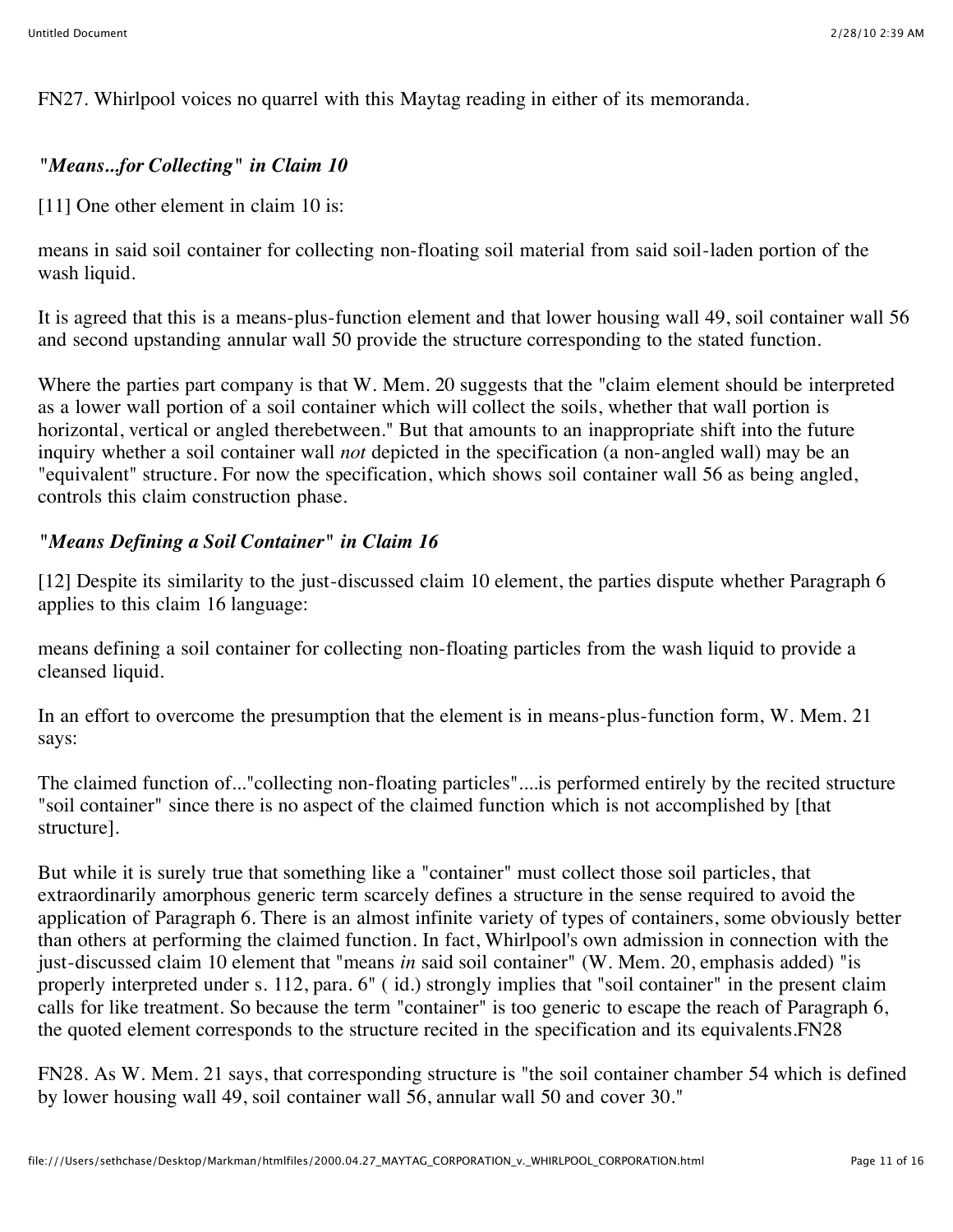## *"Guide Means for Conducting...Wash Liquid" in Claim 16*

[13] One of claim 16's many elements is this:

guide means for conducting a portion of wash liquid containing said concentrated soil particles from said pump chamber to said soil container.

Despite Whirlpool's protestations at W. Mem. 22, the term "guide" cannot be viewed as sufficient structure (if it is indeed structure at all) to remove that language from the ambit of Paragraph 6.FN29 As Laitram Corp. v. Rexnord Inc., 939 F.2d 1533, 1536 (Fed.Cir.1991) (emphasis in original) said of a similarly deficient description, "[t]he recited alleged structure tells only what the [claim element] *does,* not what it *is* structurally."

FN29. Nor does the phrase "from said pump chamber to said soil container" add enough to that de minimis description, by indicating the location of the means, to alter the analysis.

When the claim is read in terms of the specification as Paragraph 6 directs, it is clear that the corresponding structure comprises annular guide chamber 52, first and second upstanding annular walls 46 and 50, upper edge 47 of first wall 46 and aperture 51 (col.6, 11.45-51).FN30 That being so, only one other refinement needs to be looked at next: W. Mem. 23 (emphasis in original) asks that this Court "expressly find that the claimed functions does not require 'conducting a portion of wash liquid... *from the entire perimeter of the pump chamber.'* "

FN30. W. Mem. 22 admits that "guide chamber 52" is "the structure which performs this function" but suggests that it does not have to be annular because, though labeled as such, "there is nothing in the specification which requires such a geometry as necessary to perform the conducting function...." But Paragraph 6 does not ask a court to evaluate the structure in the specification and to determine, as an engineer might, the effectiveness of any particular configuration. It rather commands that the claim element be limited to the structure as described in the specification.

On that score the specification says (col.6, 11.45-50):

As the wash liquid swirls upwardly in a clockwise direction, the concentrated soil particles accumulated on the interior of first upstanding annular wall 46 flow over the upper edge 47 with a portion of the wash liquid. Wash liquid accumulates in annular guide chamber 52....

In light of that language and the depictions of the structure in the patent's Exhibits, Whirlpool has essentially invited this Court to repeal the laws of physics-principally but not solely the principle that water seeks its own level. Because upper edge 47 (like the first wall) is both annular by definition and in the same horizontal plane throughout, the flow over that edge is also  $360 \sim in$  scope.

# *"Means For Backflushing" in Claim 17*

[14] Here the parties agree that "means for backflushing said filter means" in claim 17 is governed by Paragraph 6. And this is the specification's description of the function and relevant structure (col. 3, 11.61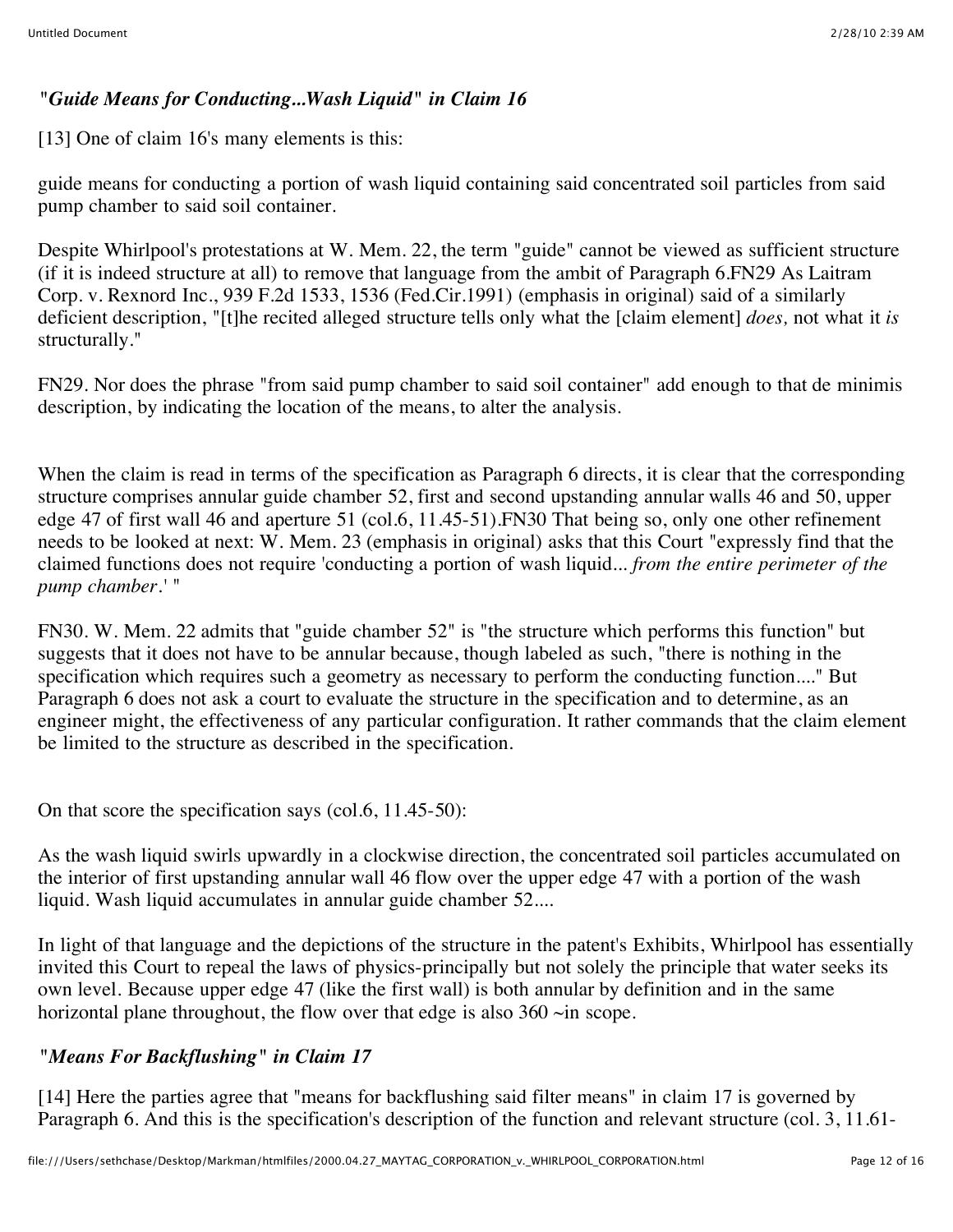68 and col. 4, 11. 1-3):

Each wash arm 25 includes...one downwardly directed spray nozzle 26 for providing a back-washing action, as will become apparent. Each downwardly directed spray nozzle 26 has a deflector tab 28 disposed immediately adjacent thereto, for providing a dispersed fan-shaped spray, as will be fully discussed hereafter. Liquid passageway 27 in central hub 23 permits pressurized wash liquid to flow to the lower wash arm assembly 22.

W. Mem. 23 argues that the described function relates solely to "downwardly directed spray nozzle 26," while M. Mem. 24 contends that it also includes "deflector tab 28, liquid passageway 27 and lower wash arm 22."

Claim 17 stops short of any reference to those last three components (which are instead picked up in claim 18, where the resulting fan-shaped spray is described as providing "improved backflushing of said filter means"). But the only way in which the specification describes the backflushing action as being provided at all is at col. 4, 11. 61-65, which (cross-referencing Figs. 6 and 7) treats deflector tab 28 and lower wash arm 22 as playing integral roles in that action. Hence this Court concurs in Maytag's reading of claim 17 to embrace those components.

That cannot be said of liquid passageway 27, which is simply one means of supplying water to the lower wash arm assembly. After all, the entire dishwasher functions as "a continuous fluid circuit," and the structure corresponding to the claim at issue certainly does not include all components that serve to circulate water to the lower wash arm.

To return to the deflector tab issue, this Court is unpersuaded by the W. Mem. 24 contention that "because of claim differentiation, the deflector tabs limitation of claim 19 cannot be read into...claim 17." As IMS Tech., Inc. v. Haas Automation, Inc., 206 F.3d 1422, 1431 (2000) teaches, citing Laitram, 939 F.2d at 1538:

In any event, it is permissible for [two claims] to have similar scope after each is correctly construed in light of the structures disclosed in the written description, because the judicially-created doctrine of claim differentiation cannot override the statutory mandate of s. 112, para. 6. FN31

FN31. Whirlpool itself makes that very point immediately thereafter in the course of telescoping claims 17 and 18 (W. Mem. 23-24, also citing Laitram, 939 F.2d at 1538).

If claims 17 and 19 do effectively merge, it is because of the way in which Whirlpool itself has limited claim 17 in light of the specification.

# *"Spray Nozzle for Directing" in Claim 18*

[15] Claim 18 includes, as part of the "backflushing means" that is "described in claim 17":

a wash arm device having a spray nozzle for directing a portion of said wash liquid to said filter means for clearing said filter means....

Both parties say that claim element 18 should be read in the same way that this Court has construed the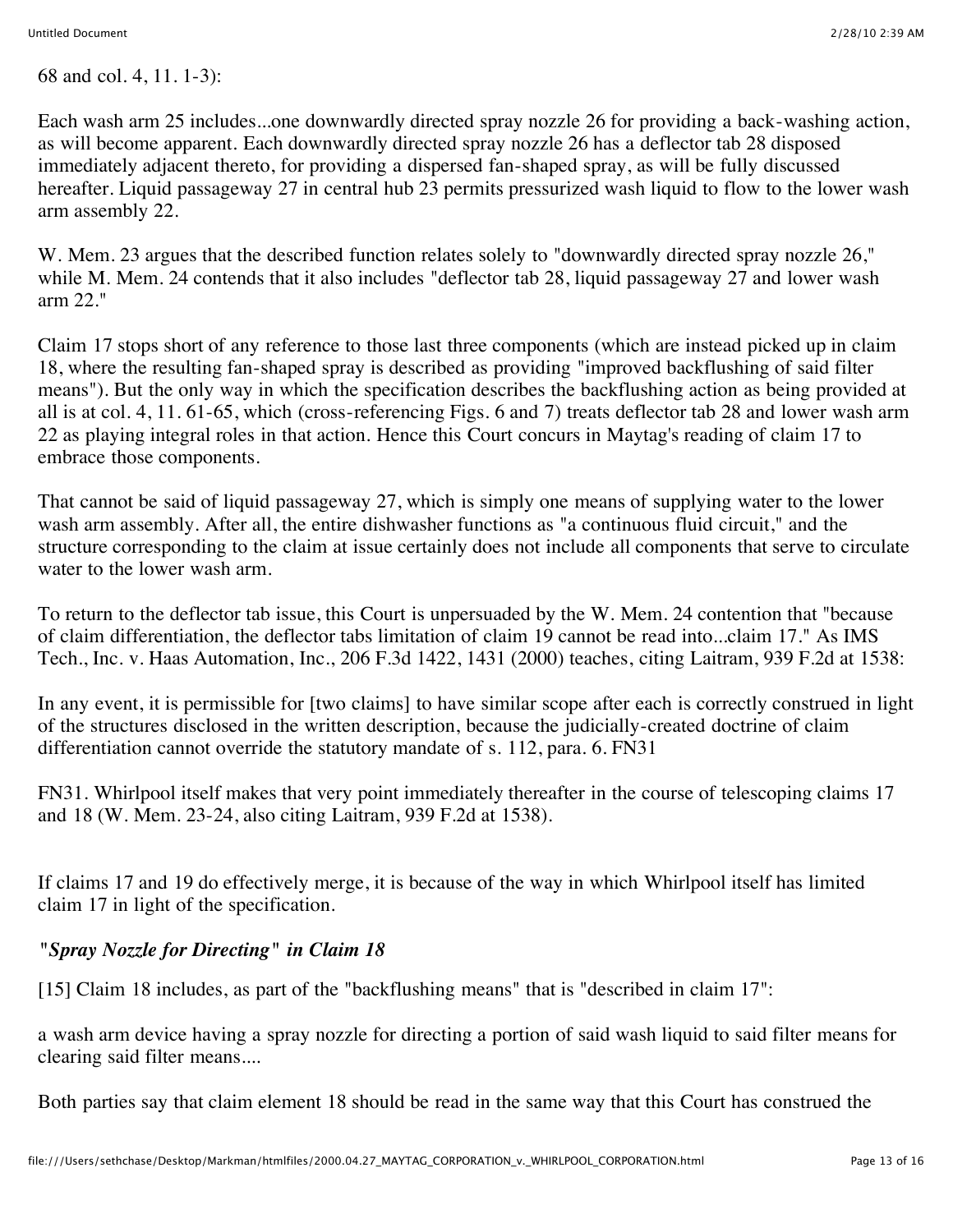similar language in claim 17 (W.Mem.23, M.Mem.24). Although to be sure the quoted language expressly refers to the spray nozzle and not to the adjacent deflector tabs, claim 18's back reference to the claim 17 "backflushing means" encompasses those tabs too. So the parties are taken at their word: Claim 18 adds nothing to (and subtracts nothing from) claim 17.

#### *Disputed Claim Elements in* the '100 Patent

As indicated at the outset, the '100 Patent assertedly represents an advancement over the '433 Patent: It lessens the volume of water held by the soil container by making it more shallow except for an "accumulator sump" at one end to collect the heavy soil particles. That aside, the '100 Patent at col. 3, 11. 1-3 states that "basic constructional features of the soil separator [from the '433 Patent are] incorporated by reference" into the later patent.

## *"A Soil/Water Flow Channel" in Claim 4* FN32

FN32. This text discussion also covers identical language from the '100 Patent's claim 8 (see W. Mem. 25, M. Mem. 29).

[16] W. Mem. 24 says that the following claim element "is understood from the plain meaning" of its words, while M. Mem. 25 asserts that the flow channel must be "annular":

a soil/water flow channel FN33 receiving water with entrained soil from adjacent said surrounding wall.

FN33. [Footnote by this Court] Although "soil/water flow channel" is used in the claims of the '100 Patent, while "guide chamber" was used in the '433 Patent, the '100 Patent's specification also uses the term "guide chamber."

If Whirlpool is right-if the claim language truly conveys a "plain meaning"-then the specification, which refers to "annular guide chamber 100," is not needed for guidance.FN34

FN34. As Optical Disc Corp. v. Del Mar Avionics, 208 F.3d 1324, 1334 (Fed.Cir. 2000) has recently reconfirmed:

Without evidence in the patent specification of an express intent to impart a novel meaning to a claim term, the term takes on its ordinary meaning.

"Soil/water flow channel" is not defined or even used in the specification. In an effort to support Whirlpool's contention that the phrase has a plain and ordinary meaning, W. Mem. 24 quotes a dictionary definition of "channel" as "a conduit, pipe, duct, gutter, groove or furrow." But that broad set of alternatives would not enlighten a person skilled in the relevant art. Rather such amorphous terms are not "plain" because they can mean whatever a patentee wants them to mean.

Because the claim language itself thus fails to give notice as to just what is claimed, the specification becomes relevant in the construction process. In that respect the primary referent for the term "soil/water flow channel" is "annular guide chamber 100" (col.4, 1.42). And even though the word "means" is absent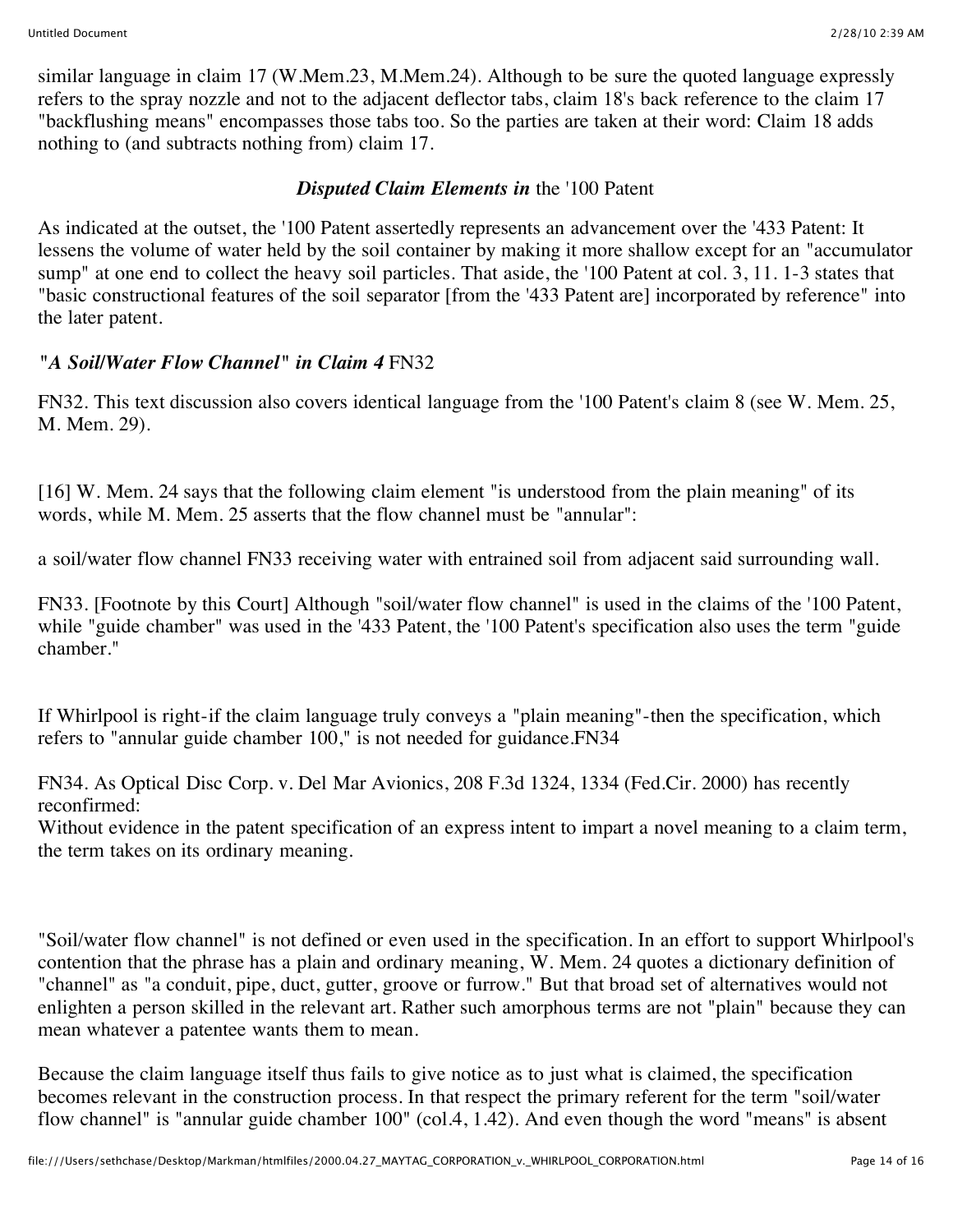from this claim element, it is nonetheless in means-plus-function form (see discussion in Micro Chem., 194 F.3d at 1257): In this instance "soil/water flow channel" is obviously the means, and its stated function is just as obviously framed as "receiving water with entrained soil from adjacent said surrounding wall." That being so, the exact (and only) structure adverted to in the specification limits the claim. In short, the "channel" in the '100 Patent, like the "guide chamber" in the '433 Patent, *is* annular.FN35

FN35. That is hardly surprising, given the earlier-mentioned fact that the basic structure of the '433 Patent is incorporated into the '100 Patent.

### *"A Soil Accumulator Sump Flow" in Claim 4* FN36

FN36. It is also agreed that the ensuing text discussion also applies to this highly similar language from claim 8 (see W. Mem. 26, M. Mem. 29): a soil accumulator sump flow connected to said outlet end of said screening channel.

[17] Next in dispute is the meaning of the term "sump" in this claim 4 element:

a soil accumulator sump flow connected to a second end of said screening channel.

*Webster's* third-listed definition of "sump" is "a pit, depression, reservoir or tank serving as a drain or receptacle for liquids to be salvaged or further disposed of." Inserting that definition into the claim language results in "a pit, depression, reservoir or tank" to accumulate soil "connected to a second end of said screening channel."

While that basic construction is generally uncontroverted, FN37 M. Mem. 28 oddly suggests that, because Whirlpool's argument to the contrary "finds no support in the specification," the sump can be so small as to collect only a de minimis volume of soil-laden water. That suggestion is rejected, for it really tortures the claim language by effectively vitiating the sump's ability to accumulate soil.

FN37. M. Mem. 28 views the element as requiring "a recessed area in the screening channel that collects the soil," while W. Mem. 25 similarly says it requires "a depression in the floor of the screening channel through which the screening channel is drained." As the text discussion reflects, however, Maytag then quarrels with the further Whirlpool description that the sump "is sized large enough to permit a non-de minimis amount of soil-laden water to collect therein."

## *"Means for Draining Soil" in Claim 4*

[18] Claim 4 includes a "means for draining soil from said accumulator sump." With no structure being recited, that element is governed by Paragraph 6. From the specification the corresponding structure comprises pump motor 27, drain impeller 206, drain pump chamber 208, ball check valve 210, ball check valve support 211, conduit 220, soil container drain port 128 and drain port 216 (col.5, 11.66-67, col.6, 11.1- 20).

## *Claims 8 and 11*